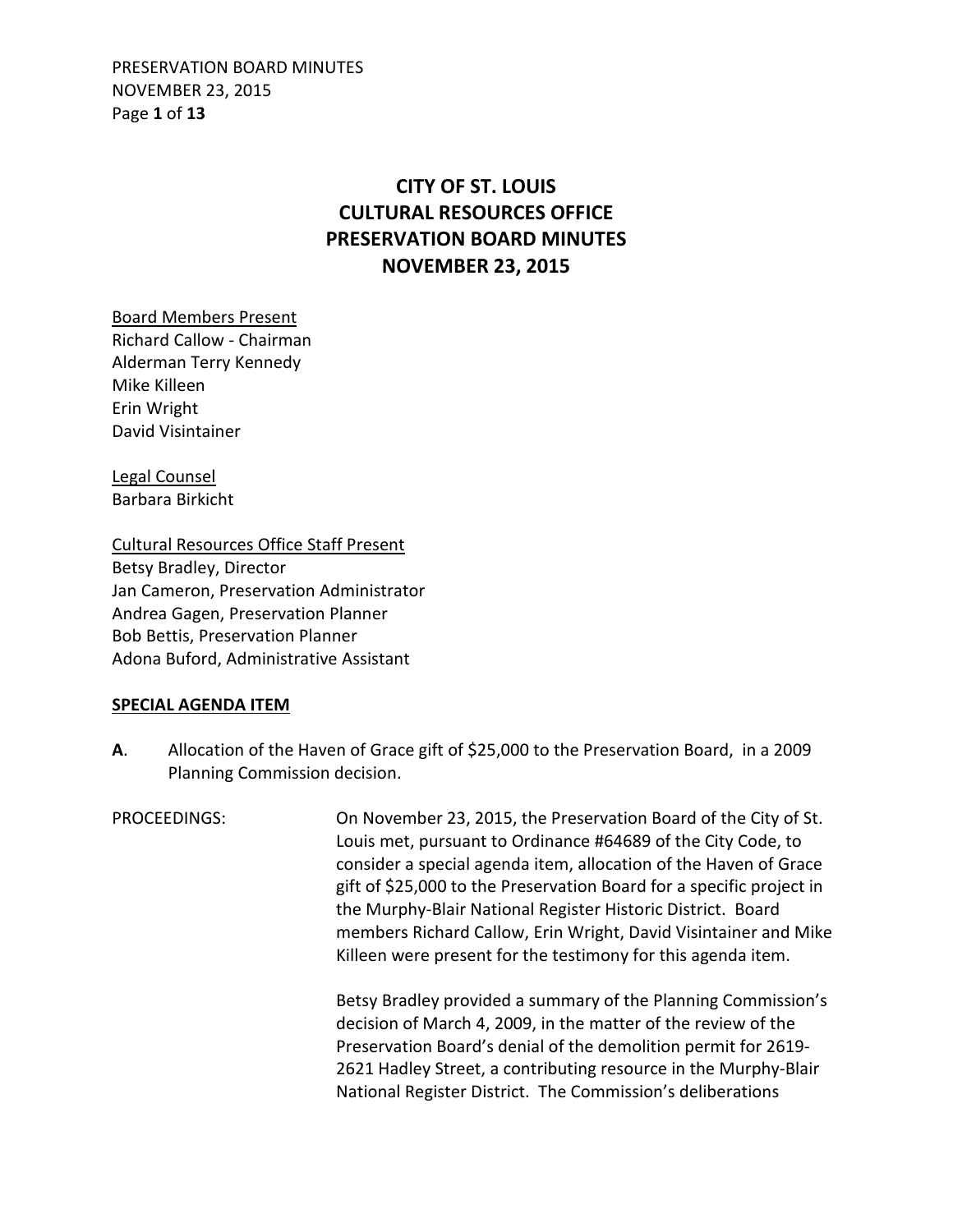PRESERVATION BOARD MINUTES NOVEMBER 23, 2015 Page **2** of **13**

> resulted in a conditional reversal of the decision of the Preservation Board that allowed for the demolition of the building and required its owner, Haven of Grace, to make a gift in the amount of \$25,000 to the Preservation Board with the stipulation that the Preservation Board use such gift for the purpose of stabilizing other deteriorated historic buildings located in the National Register Historic District in which the Haven of Grace facilities are located.

> Ms. Bradley noted that the Old North St. Louis Restoration Group (Old North) has been working in the neighborhood that encompasses this historic district for some years and requested that the fund be allocated to 1316 North Market. Old North considers the building to be important in the North Market Place Redevelopment Area, in which 20 new homes and a dozen historic rehabilitation projects have been completed. A recent partial collapse of a side wall and the fact that the building stands between two owner occupied houses makes this building the most urgent property to address at this time.

> Old North has been working on 1316 North Market since 2013 after acquiring the building from LRA in 2009 and has invested at least \$40,000 in the building to date. Old North proposes to use the \$25,000 to purchase materials and with donated labor stabilize the building by removing all rotten framing and installing new beams and floor framing; repairing brick parapet walls; framing a new roof and installing a single-ply membrane roofing system; installing gutters and downspouts; installing newly framed structural walls enclosed with sheathing and house wrap; installing brick veneer where needed and tuck-pointing the rest of the brick walls; and securing all door and window openings.

> Ms. Bradley reported that she had received letters from Andrew Weil representing the Landmarks Association of St. Louis in support of the allocation and also a letter in support from Michael Allen. Sean Thomas was present to answer any questions the Board might have.

FINDINGS OF FACTS: The Preservation Board found that:

• 1316 North Market is in the same historic district as 2619- 2621 Hadley Street, the Murphy-Blair Historic District, listed in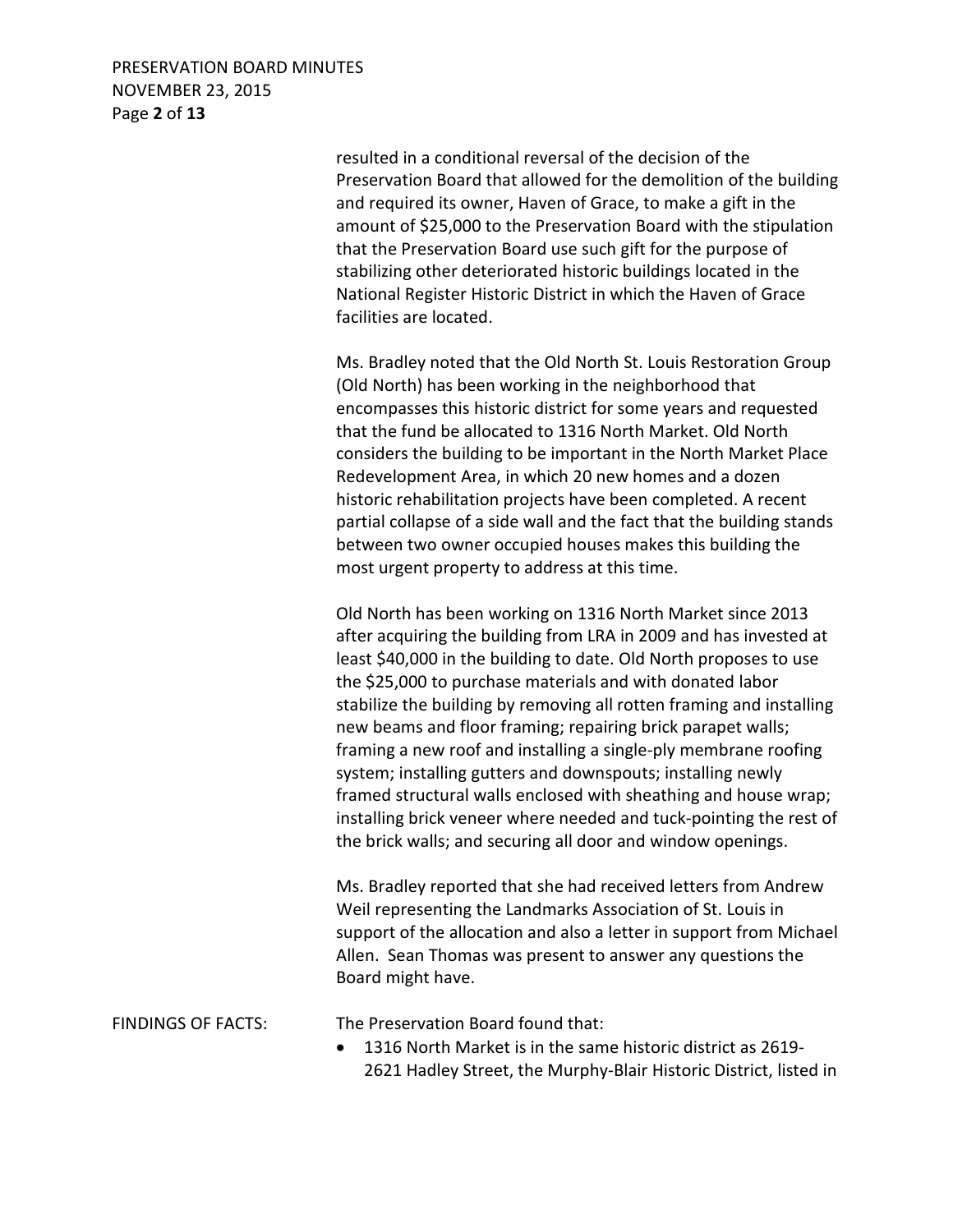PRESERVATION BOARD MINUTES NOVEMBER 23, 2015 Page **3** of **13**

|                      | the National Register of Historic Places and therefore is<br>eligible for the allocation of the stabilization fund;<br>Old North St. Louis is a community development corporation<br>$\bullet$<br>that has been actively working in the district and<br>neighborhood for many years and has a program to stabilize<br>buildings so that they may be rehabilitated at a later date;<br>Old North has been working to keep 1316 North Market stable<br>$\bullet$<br>since October 2013, after acquiring it from LRA in 2009 and<br>has already invested considerable resources in the building;<br>a recent collapse of a side wall has caused the need for<br>$\bullet$<br>another stabilization effort for the house which is quite close<br>to occupied flanking structures; and<br>an estimate of the work needed and its costs, which Old North<br>$\bullet$<br>can leverage with volunteer labor, would make full use of the<br>\$25,000 fund. |
|----------------------|----------------------------------------------------------------------------------------------------------------------------------------------------------------------------------------------------------------------------------------------------------------------------------------------------------------------------------------------------------------------------------------------------------------------------------------------------------------------------------------------------------------------------------------------------------------------------------------------------------------------------------------------------------------------------------------------------------------------------------------------------------------------------------------------------------------------------------------------------------------------------------------------------------------------------------------------------|
| <b>BOARD ACTION:</b> | It was the decision of the Preservation Board to allocate the<br>\$25,000 to Old North St. Louis for the purpose of stabilizing 1316<br>North Market. The motion was made by Board Member Mike<br>Killeen which was seconded by Erin Wright. The motion carried<br>with three board members voting in favor.                                                                                                                                                                                                                                                                                                                                                                                                                                                                                                                                                                                                                                       |

#### **PRELIMINARY REVIEWS**

| 2015.1408 | <b>2716 INDIANA AVENUE</b> | <b>BENTON PARK HISTORIC DISTRICT</b> |
|-----------|----------------------------|--------------------------------------|
|           |                            |                                      |

Owner: City Life Development LLC – Nicholas Shapiro Applicant: UIC – Sarah Gibson

| <b>RESIDENTIAL PLAN:</b> | Preliminary review to construct three single family houses.                                                                                                                                                                                                                                                  |
|--------------------------|--------------------------------------------------------------------------------------------------------------------------------------------------------------------------------------------------------------------------------------------------------------------------------------------------------------|
| PROCEEDINGS:             | On November 23, 2015, the Preservation Board of the City of St.<br>Louis met, pursuant to Ordinance #64689 of the City Code, to<br>consider a preliminary review application for the construction of a<br>two-story residence at 2716 Indiana Avenue, located in the<br>Benton Park Local Historic District. |
|                          | Board members Richard Callow, Erin Wright, David Visintainer,<br>Alderman Terry Kennedy and Mike Killeen were present for the<br>testimony for this agenda item.                                                                                                                                             |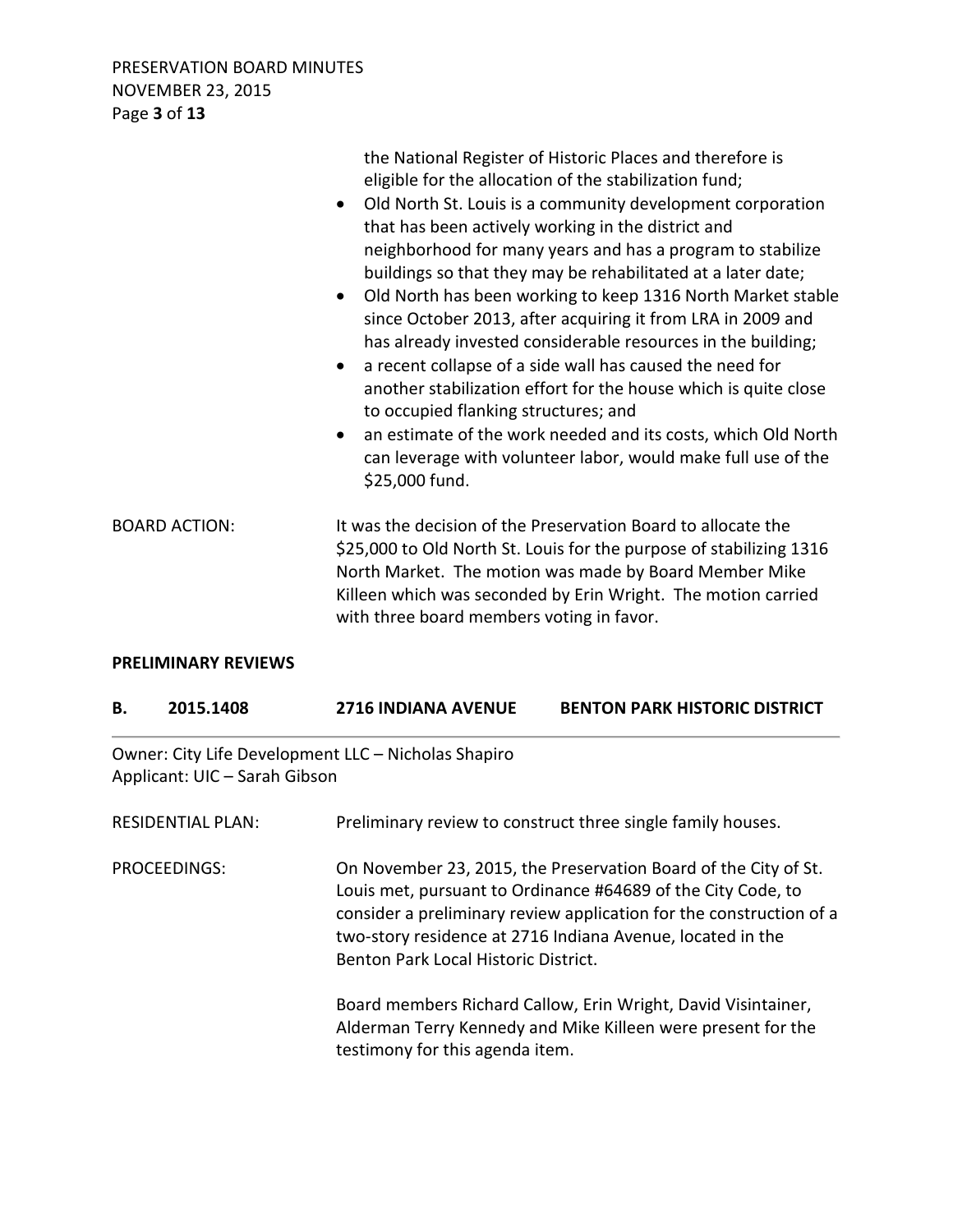### PRESERVATION BOARD MINUTES NOVEMBER 23, 2015 Page **4** of **13**

 Jan Cameron of the Cultural Resources Office discussed the project, testifying that the proposed building would be a two story single-family house of contemporary design; and while some elements of the design did not strictly comply with the historic district standards, the scale and massing of the building itself and its brick façade were compatible with the district's historic buildings. She noted, however, that the design of the front façade entry bay, which terminates in a large wall dormer, did not follow any historic precedent. She also stated that the applicant had met with the Benton Park Neighborhood Association and the Benton Park Community Housing Corporation, both of which had input into the final design. She submitted letters of support for the project from Alderman Ken Ortmann and the Benton Park Neighborhood.

 Nick Shapiro, applicant, testified in support of the project. He stated that he had worked closely with the Cultural Resources Office and the neighborhood. He had wanted a contemporary design so the building would appear a product of 2015, not a replica; that he understood that blending contemporary infill into historic neighborhoods was a challenge but he felt they had succeeded.

 Mark Silver, President of the Benton Park Community Housing Corporation, spoke in support of the project. He confirmed that the applicant had consulted with the neighborhood and that the consensus of those reviewing the project was that new buildings should reflect a contemporary design compatible with the historic district by complementary massing and scale, but not necessarily by replicating historic components.

 Sarah Gibson of U.I.C., project architect, spoke in support of the project, stating that U.I.C. was excited to work in Benton Park, and she believed that while the project might push the boundaries of the district design standards, the project would be compatible with the historic fabric.

FINDINGS OF FACTS: The Preservation Board found that:

- the proposed site for construction, 2716 Indiana, is located in the Benton Park Local Historic District;
- the Benton Park Standards specifically do not discourage contemporary design for infill buildings;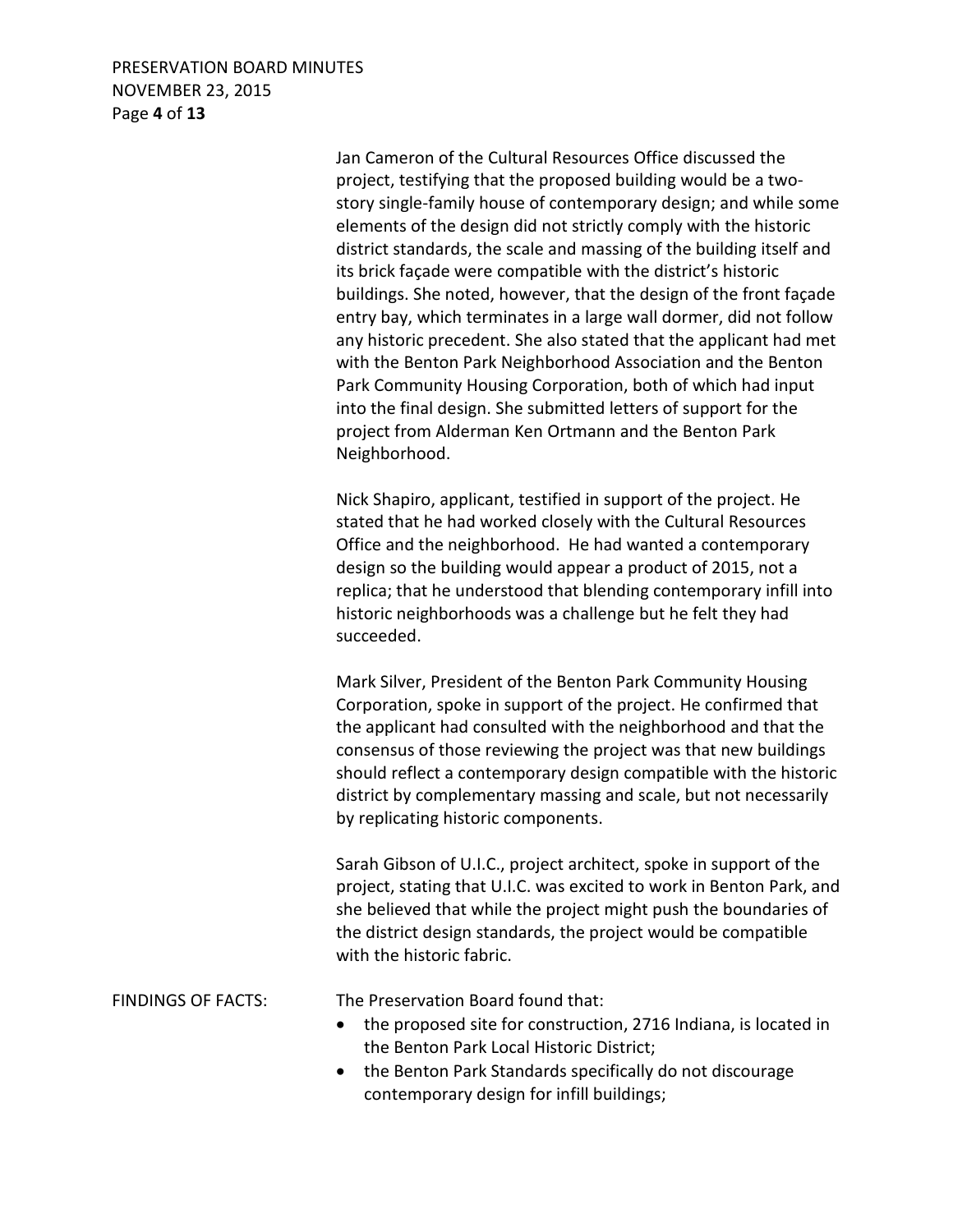|                      | the design for the new building uses the Model Example as a<br>basis for "comparison and as a source of ideas for  new<br>construction" and introduces contemporary design for some<br>of the smaller elements of the building;<br>materials and exterior colors are used to establish<br>$\bullet$<br>compatibility of the contemporary design within the historic<br>district as the design has a brick front façade and substantial<br>brick returns; the siding will be painted to be consistent with<br>the brick and maintain a consistency of color value on all<br>elevations;<br>the proposed massing, scale, and proportions of the building<br>are appropriate for its site and compatible with adjacent<br>buildings. Despite a good deal of deviation from elements of<br>the submitted Model Example, the design fits acceptably<br>within the context of the block and district;<br>the scale of several elements of the front façade has been<br>$\bullet$<br>reduced in the latest drawings and they are more compatible<br>with those of the surrounding buildings. |
|----------------------|---------------------------------------------------------------------------------------------------------------------------------------------------------------------------------------------------------------------------------------------------------------------------------------------------------------------------------------------------------------------------------------------------------------------------------------------------------------------------------------------------------------------------------------------------------------------------------------------------------------------------------------------------------------------------------------------------------------------------------------------------------------------------------------------------------------------------------------------------------------------------------------------------------------------------------------------------------------------------------------------------------------------------------------------------------------------------------------|
| <b>BOARD ACTION:</b> | It was the decision of the Preservation Board to grant preliminary<br>approval to the project, Preservation Board grant preliminary<br>approval for the new construction, with the stipulation that final<br>drawings, materials and colors be reviewed and approved by the<br>Cultural Resources Office. The motion was made by Board<br>Member Wright and seconded by Alderman Kennedy. The motion<br>carried three to one, with Board Member Visintainer opposing the<br>motion.                                                                                                                                                                                                                                                                                                                                                                                                                                                                                                                                                                                                   |

### **C. 2015.1407 2858 INDIANA AVENUE BENTON PARK HISTORIC DISTRICT**

Owner: City Life Development LLC – Nicholas Shapiro Applicant: UIC – Sarah Gibson

RESIDENTIAL PLAN: Preliminary review to construct a single family house. PROCEEDINGS: On November 23, 2015, the Preservation Board of the City of St. Louis met, pursuant to Ordinance #64689 of the City Code, to consider a preliminary review application for the construction of three two-story residences at 2856-62 Indiana Avenue, located in the Benton Park Local Historic District.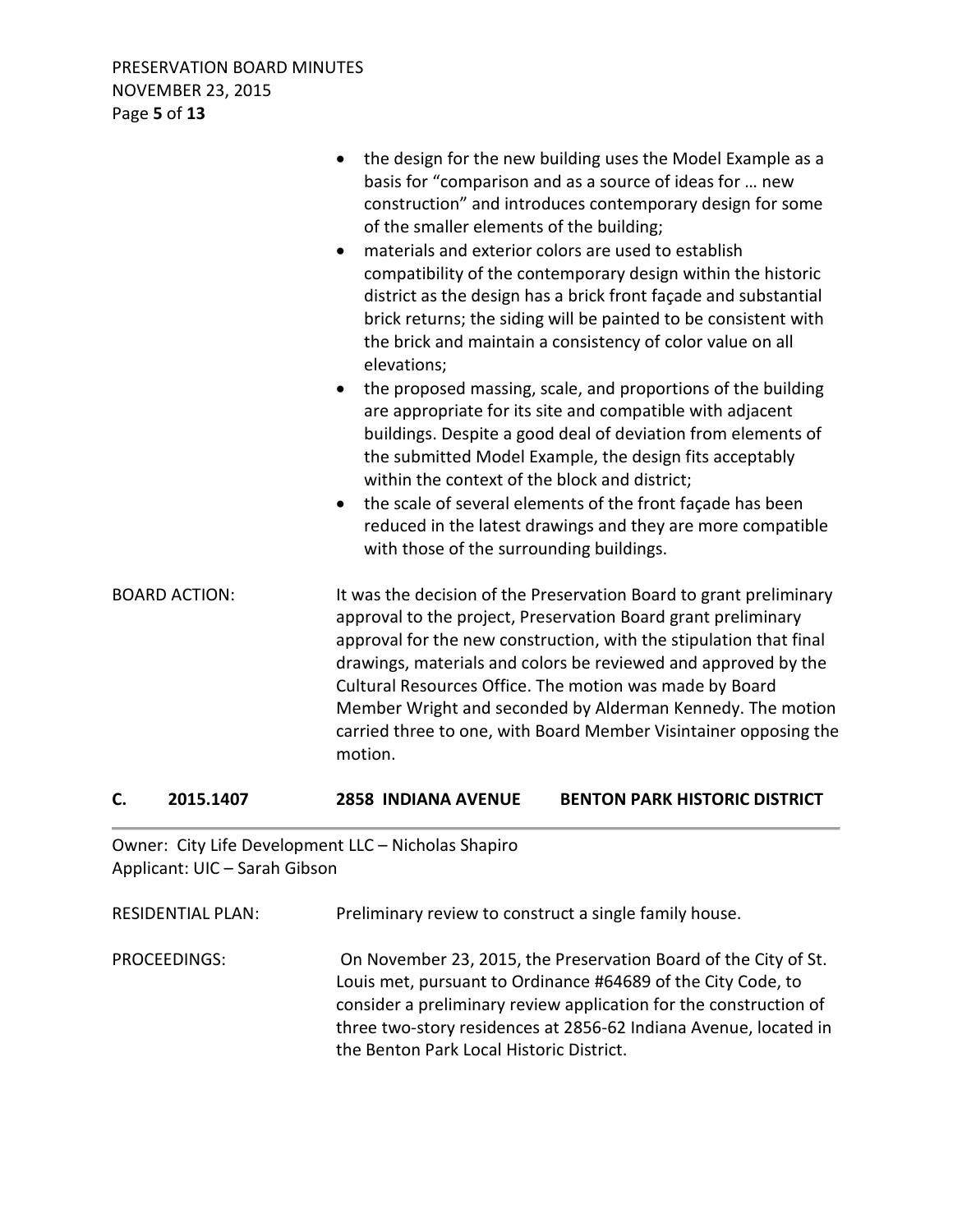## PRESERVATION BOARD MINUTES NOVEMBER 23, 2015 Page **6** of **13**

 Board members Richard Callow, Erin Wright, David Visintainer, Alderman Terry Kennedy and Mike Killeen were present for the testimony for this agenda item.

 Jan Cameron of the Cultural Resources Office discussed the project, testifying that the proposed buildings would be two-story single-family houses of contemporary design; and while some elements of the design did not strictly comply with the historic district standards, the scale and massing of the buildings and their brick façades were compatible with the district's historic buildings. However, a gray brick was proposed to be used on at least one of the buildings and buildings in the Benton Park neighborhood were almost exclusively red brick. She noted also that the design of the front façade entry bay, which terminates in a large wall dormer, did not follow any historic precedent. Ms. Cameron indicated that the applicant had met with the Benton Park Neighborhood Association and the Benton Park Community Housing Corporation, both of which had input into the final design. She submitted letters of support for the project from Alderman Ken Ortmann and the Benton Park Neighborhood.

 Nick Shapiro, applicant, testified in support of the project. He stated that he had worked closely with the Cultural Resources Office and the neighborhood. He had wanted a contemporary design so the building would appear a product of 2015, not a replica; that he understood that blending contemporary infill into historic neighborhoods was a challenge but he felt they had succeeded.

 Mark Silver, President of the Benton Park Community Housing Corporation, spoke in support of the project. He confirmed that the applicant had consulted with the neighborhood and that the consensus of those reviewing the project was that new buildings should reflect a contemporary design compatible with the historic district by complementary massing and scale, but not necessarily by replicating historic components.

 Sarah Gibson of U.I.C., project architect, spoke in support of the project, stating that U.I.C. was excited to work in Benton Park, and she believed that while the project might push the boundaries of the district design standards, the project would be compatible with the historic fabric.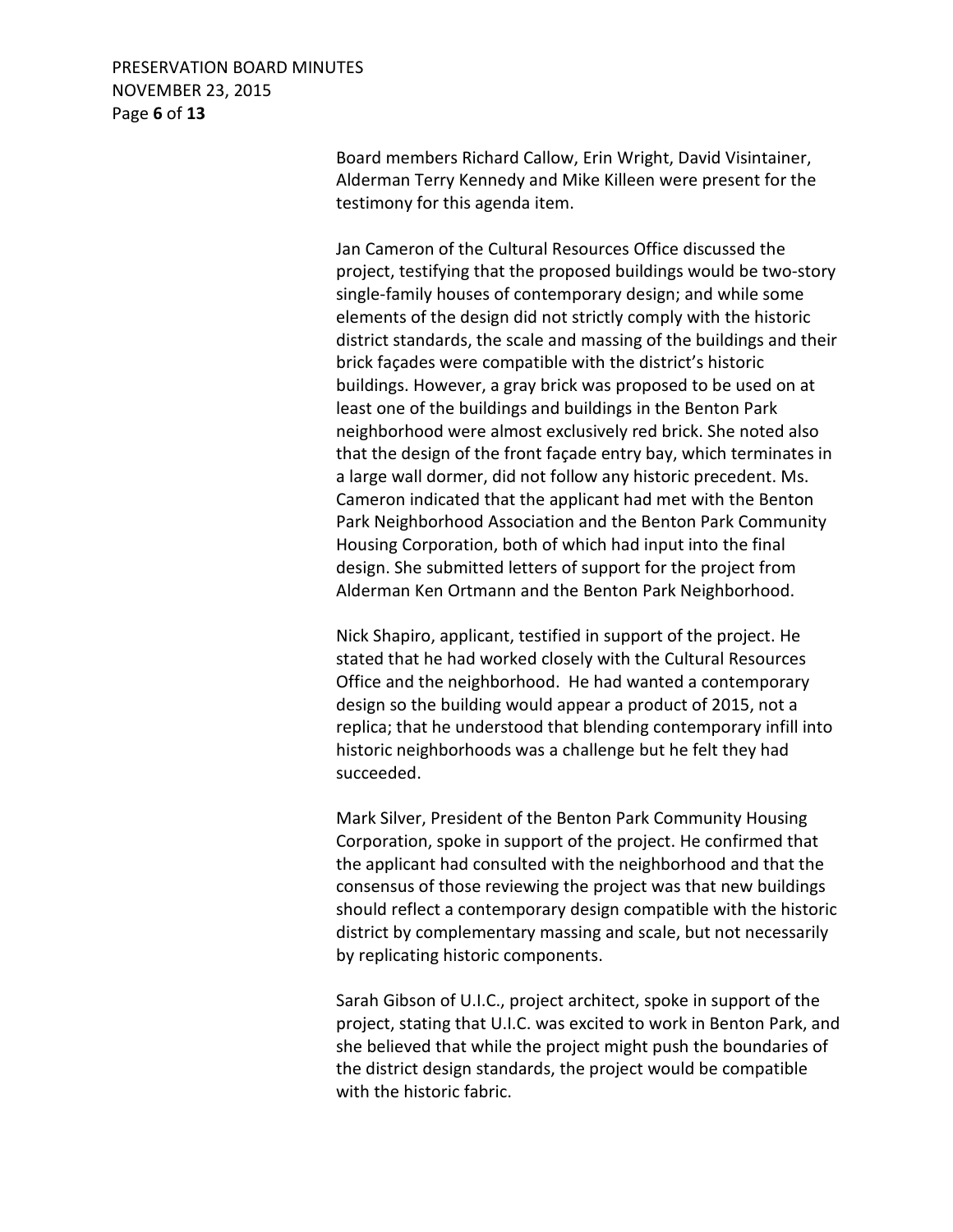| Owner/Applicant: DeTonty Street Apartments, LLC |                                                                                                                                                                                                                                                                                                                       |                                                                                                                                                                                                                                                                                                                                                                                                                                                                                                                                                                                                                                                                                                                                                                                                                                                                                                                                                                                                                                                                                                                                                                                                                                                                                                                                                          |
|-------------------------------------------------|-----------------------------------------------------------------------------------------------------------------------------------------------------------------------------------------------------------------------------------------------------------------------------------------------------------------------|----------------------------------------------------------------------------------------------------------------------------------------------------------------------------------------------------------------------------------------------------------------------------------------------------------------------------------------------------------------------------------------------------------------------------------------------------------------------------------------------------------------------------------------------------------------------------------------------------------------------------------------------------------------------------------------------------------------------------------------------------------------------------------------------------------------------------------------------------------------------------------------------------------------------------------------------------------------------------------------------------------------------------------------------------------------------------------------------------------------------------------------------------------------------------------------------------------------------------------------------------------------------------------------------------------------------------------------------------------|
| 2015.1952<br>D.                                 | <b>4104-58 DETONTY</b>                                                                                                                                                                                                                                                                                                | <b>NORTH I-44 HISTORIC DISTRICT</b>                                                                                                                                                                                                                                                                                                                                                                                                                                                                                                                                                                                                                                                                                                                                                                                                                                                                                                                                                                                                                                                                                                                                                                                                                                                                                                                      |
| <b>BOARD ACTION:</b>                            | Visintainer opposing the motion.                                                                                                                                                                                                                                                                                      | It was the decision of the Preservation Board to grant preliminary<br>approval to the project/new construction, with the stipulation<br>that final drawings, materials and colors be reviewed and<br>approved by the Cultural Resources Office. The motion was made<br>by Board Member Erin Wright and seconded by Alderman<br>Kennedy. The motion carried three to one, with Board Member                                                                                                                                                                                                                                                                                                                                                                                                                                                                                                                                                                                                                                                                                                                                                                                                                                                                                                                                                               |
| <b>FINDINGS OF FACTS:</b>                       | The Preservation Board found that:<br>in the Benton Park Local Historic District;<br>contemporary design for infill buildings;<br>of the smaller elements of the building;<br>$\bullet$<br>color value on visible elevations;<br>$\bullet$<br>$\bullet$<br>٠<br>$\bullet$<br>with the scale of surrounding buildings. | the proposed site for construction, 2858-62 Indiana, is located<br>the Benton Park Standards specifically do not discourage<br>the design for the new building uses the Model Example as a<br>basis for "comparison and as a source of ideas for  new<br>construction" and introduces contemporary design for some<br>materials and exterior colors are used to establish<br>compatibility of the contemporary design within the historic<br>district as the design has a brick front façade and substantial<br>brick returns; painted siding will maintain a consistency of<br>all three buildings will be identical in design and materials,<br>although the brick color of each building may alter;<br>the Benton Park Neighborhood is composed of mid- to late-<br>19 <sup>th</sup> century buildings, which are almost exclusively red brick;<br>the introduction of a gray brick would not be compatible;<br>the proposed massing, scale, and proportions of the buildings<br>are appropriate for its site and compatible with adjacent<br>buildings. Despite a good deal of deviation from elements of<br>the submitted Model Example, the design fits acceptably<br>within the context of the block and district; and<br>the scale of several elements of the front façade has been<br>reduced in the latest drawings and is now more compatible |

RESIDENTIAL PLAN: Preliminary review to construct a thirty-six unit multi-family building.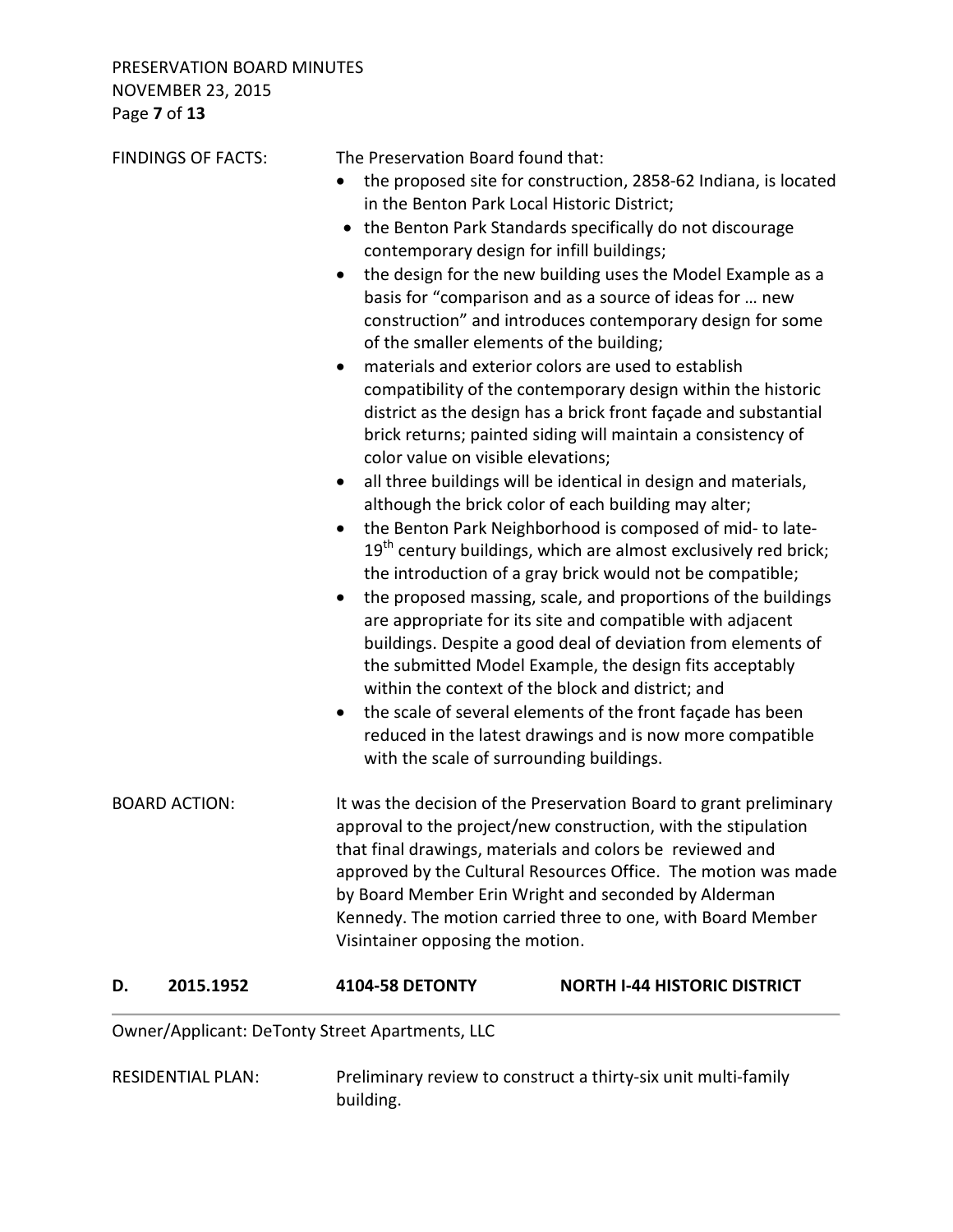# PRESERVATION BOARD MINUTES NOVEMBER 23, 2015 Page **8** of **13**

| PROCEEDINGS:              | On November 23, 2015, the Preservation Board of the City of St.<br>Louis met, pursuant to Ordinance #64689 of the City Code, to<br>consider a preliminary review application for the construction of<br>two apartment buildings and four two-family buildings on<br>fourteen vacant parcels at 4104-4158 DeTonty Street, located in<br>the Shaw Neighborhood Certified Local Historic District.                                                                                                                                                                                                                                                                                                                          |
|---------------------------|--------------------------------------------------------------------------------------------------------------------------------------------------------------------------------------------------------------------------------------------------------------------------------------------------------------------------------------------------------------------------------------------------------------------------------------------------------------------------------------------------------------------------------------------------------------------------------------------------------------------------------------------------------------------------------------------------------------------------|
|                           | Board members Richard Callow, Erin Wright, David Visintainer,<br>Alderman Terry Kennedy and Mike Killeen were present for the<br>testimony for this agenda item.                                                                                                                                                                                                                                                                                                                                                                                                                                                                                                                                                         |
|                           | Jan Cameron of the Cultural Resources Office discussed the<br>project, testifying that this was the fourth proposal for this site,<br>located at the northern edge of the Shaw district, directly<br>opposite Interstate 44. She discussed the project's compliance<br>with the district standards, stating that while the four two-family<br>buildings would be two-stories in height, the apartment buildings<br>would be three stories and much larger in scale than existing<br>buildings on the block, although attempts had been made to<br>mitigate its scale with recessed entries and a material change at<br>the third story. She submitted a letter from Alderman Steven<br>Conway in support of the project. |
|                           | Brent Crittenden of U.I.C., project architect and developer spoke<br>in support, stating that he had been unable to market an earlier<br>proposal for single-family houses, given the difficulties of the site,<br>and believed that high-quality rental units could be successful<br>marketed and would support the for-sale units. He stated that<br>brick on the first two stories of the apartments replicated the<br>scale of adjacent buildings and the change of material at the third<br>story was intended to reduce its visual scale. In response to a<br>suggestion from the Board, he agreed to modify the pitch of the<br>gables on the rear elevation of the apartments.                                   |
| <b>FINDINGS OF FACTS:</b> | The Preservation Board found that:<br>the proposed site for construction, 4104-56 DeTonty, is<br>located in the Shaw Local Historic District;<br>while the large site is currently vacant, the remainder of<br>DeTonty Avenue has a consistent and intact streetscape;<br>the site fronts on Interstate Highway 44, a location that has<br>made redevelopment of the property difficult. Four previous                                                                                                                                                                                                                                                                                                                   |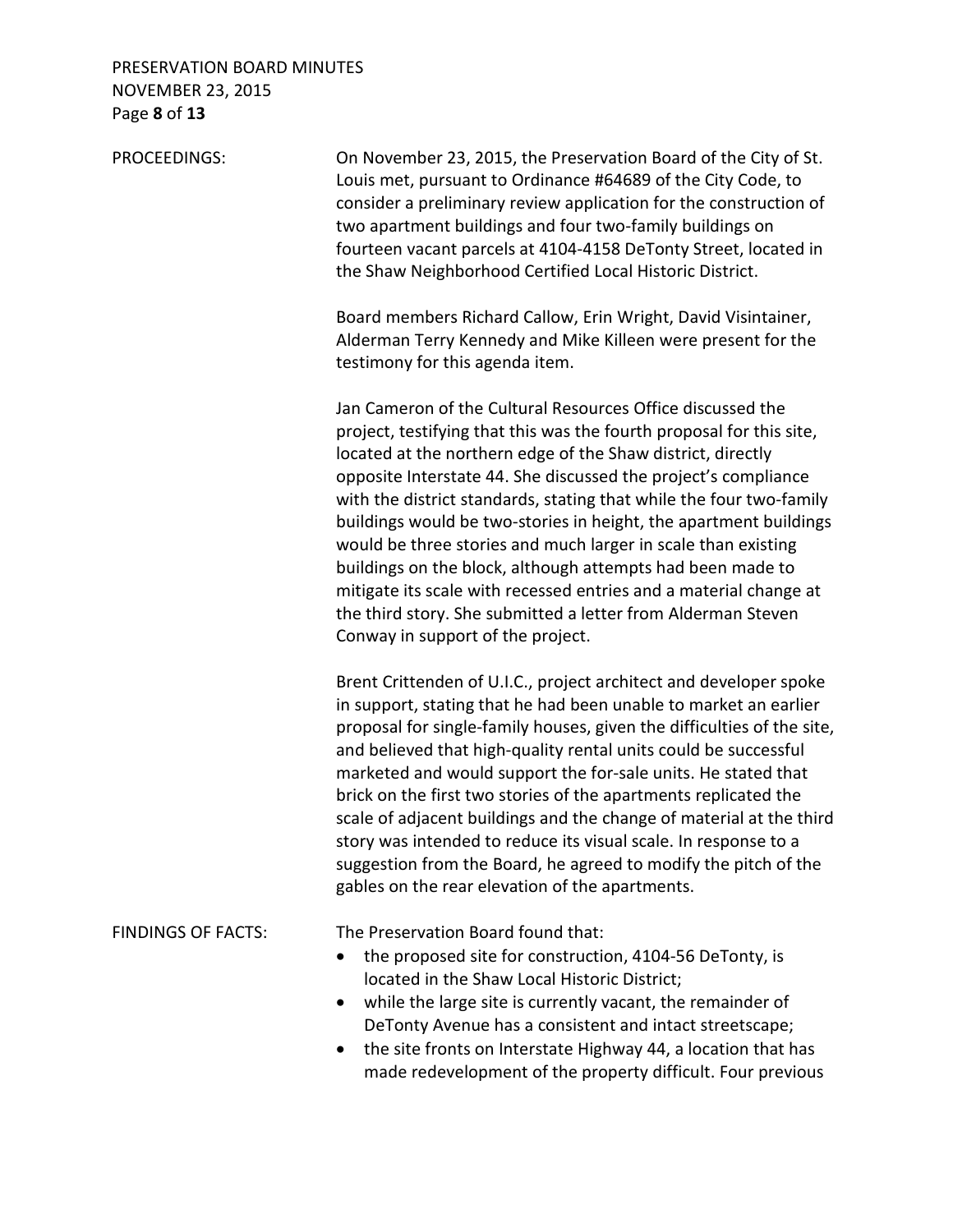PRESERVATION BOARD MINUTES NOVEMBER 23, 2015 Page **9** of **13**

|                      | projects proposed by different companies, including the<br>present developer, have not succeeded;<br>the proposed development site incorporates 14 vacant parcels<br>$\bullet$<br>for new construction; an adjacent four-family building to be<br>rehabilitated in the future; and another vacant parcel to the<br>west, incorporating more than three-quarters of the block;<br>therefore to some degree the project creates its own<br>neighborhood context;<br>while the proposed new construction does replicate the<br>$\bullet$<br>setback and to some degree the arrangement of buildings in<br>the historic district, the introduction of two large apartment<br>buildings of three stories introduces a new scale to the block:<br>all other properties on DeTonty are two stories, and the<br>largest are four-family buildings, none approaching the scale<br>of the proposed apartment buildings. The effect of the<br>apartments' scale on the block is somewhat mitigated by the<br>introduction of open stairs at each entrance and a change in<br>material and color at the third story; and<br>the proposal does not comply with the standards for roof<br>$\bullet$<br>shape and only partially complies with the standard for the<br>height of new buildings; yet as it complies with the standards<br>in most other ways, these aspects of the design may be<br>considered acceptable, given the conditions and location of<br>the site. |
|----------------------|--------------------------------------------------------------------------------------------------------------------------------------------------------------------------------------------------------------------------------------------------------------------------------------------------------------------------------------------------------------------------------------------------------------------------------------------------------------------------------------------------------------------------------------------------------------------------------------------------------------------------------------------------------------------------------------------------------------------------------------------------------------------------------------------------------------------------------------------------------------------------------------------------------------------------------------------------------------------------------------------------------------------------------------------------------------------------------------------------------------------------------------------------------------------------------------------------------------------------------------------------------------------------------------------------------------------------------------------------------------------------------------------------------------------------------------------------------------|
| <b>BOARD ACTION:</b> | It was the decision of the Preservation Board to grant preliminary<br>approval to the site plan and design of both building types,<br>subject to the rear gables being revised to a steeper pitch, and<br>review of final documents and materials by the Cultural Resources<br>Office. The motion was made by Board Member David Visintainer<br>and seconded by Alderman Kennedy. The motion carried with<br>none opposing.                                                                                                                                                                                                                                                                                                                                                                                                                                                                                                                                                                                                                                                                                                                                                                                                                                                                                                                                                                                                                                  |

#### **E. 2015.1866 4300 McPHERSON AVENUE CENTRAL WEST END HISTORIC DIST.**

### Owner/Applicant: Mark and Joyce Mathis

| <b>RESIDENTIAL PLAN:</b> | Preliminary review to construct a new two-family dwelling.                                                                                                                                      |
|--------------------------|-------------------------------------------------------------------------------------------------------------------------------------------------------------------------------------------------|
| PROCEEDINGS:             | On November 23, 2015, the Preservation Board of the City of St.<br>Louis met, pursuant to Ordinance #64689 of the City Code, to<br>consider a preliminary review application to construct a two |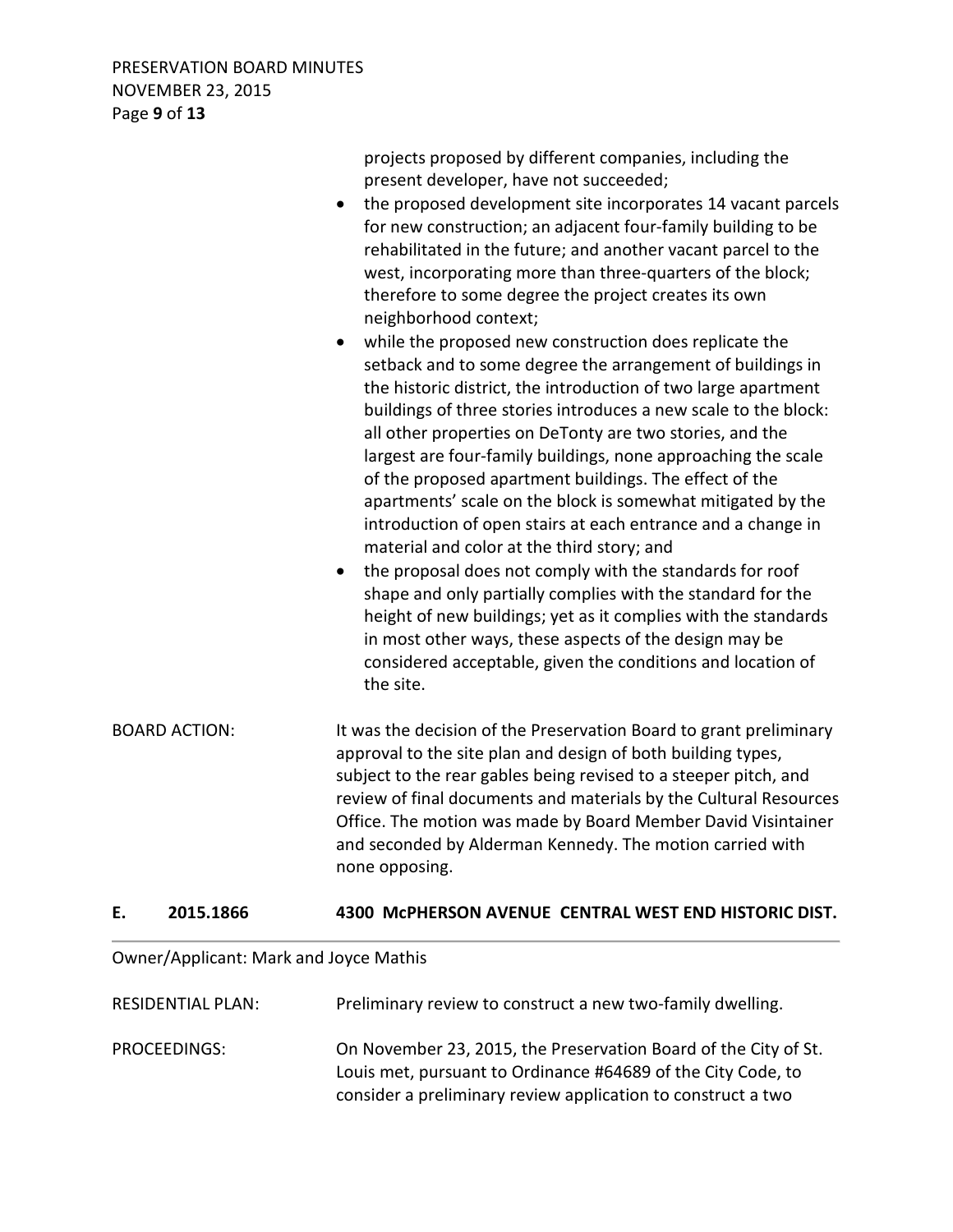PRESERVATION BOARD MINUTES NOVEMBER 23, 2015 Page **10** of **13**

| F.                        | 2015.1709                 | <b>2023 GEYER AVENUE</b>                                                                                            | <b>MCKINLEY HEIGHTS HISTORIC DIST.</b>                                                                                                                                                                                                                                                                                                                                                                                                                      |
|---------------------------|---------------------------|---------------------------------------------------------------------------------------------------------------------|-------------------------------------------------------------------------------------------------------------------------------------------------------------------------------------------------------------------------------------------------------------------------------------------------------------------------------------------------------------------------------------------------------------------------------------------------------------|
|                           | <b>APPEALS OF DENIALS</b> |                                                                                                                     |                                                                                                                                                                                                                                                                                                                                                                                                                                                             |
|                           | <b>BOARD ACTION:</b>      | The motion passed with none opposed.                                                                                | It was the decision of the Preservation Board to grant preliminary<br>approval for the proposed new construction, with the stipulation<br>that final documents, exterior details and materials will be<br>reviewed and approved by the Cultural Resources Office to ensure<br>compliance with the standards. The motion was made by Board<br>Member Visintainer and seconded by Board Member Kennedy.                                                       |
| <b>FINDINGS OF FACTS:</b> |                           | The Preservation Board found that:<br>$\bullet$<br>materials comply with the Standards; and<br>shape of the parcel. | the proposed site for construction, 4300 McPherson Avenue,<br>is located in the Central West End Local Historic District;<br>the siting, scale, proportions, fenestration, details and exterior<br>the setback along North Boyle cannot be followed due to the                                                                                                                                                                                              |
|                           |                           | behalf of the project.                                                                                              | Joyce and Mark Mathis, the owners, were present to speak on                                                                                                                                                                                                                                                                                                                                                                                                 |
|                           |                           | recommendation of the Cultural Resources Office.                                                                    | Bob Bettis of the Cultural Resources Office made a presentation<br>that examined the sections of City Ordinance #69423, which sets<br>forth the standards for residential new construction in Central<br>West End. He testified that the project complied with the<br>standards and recommended that the Board grant preliminary<br>approval to the proposal. He stated that the Central West End<br>Planning & Development Committee was in support of the |
|                           |                           | testimony for this agenda item.                                                                                     | Board members Richard Callow, Alderman Terry Kennedy, Mike<br>Killeen, Erin Wright and David Visintainer were present for the                                                                                                                                                                                                                                                                                                                               |
|                           |                           | Joyce and Mark Mathis.                                                                                              | family house at 4300 McPherson Avenue, in the Central West End<br>Local Historic District. The application was submitted the owners,                                                                                                                                                                                                                                                                                                                        |

Owner/Applicant: Nanette Baker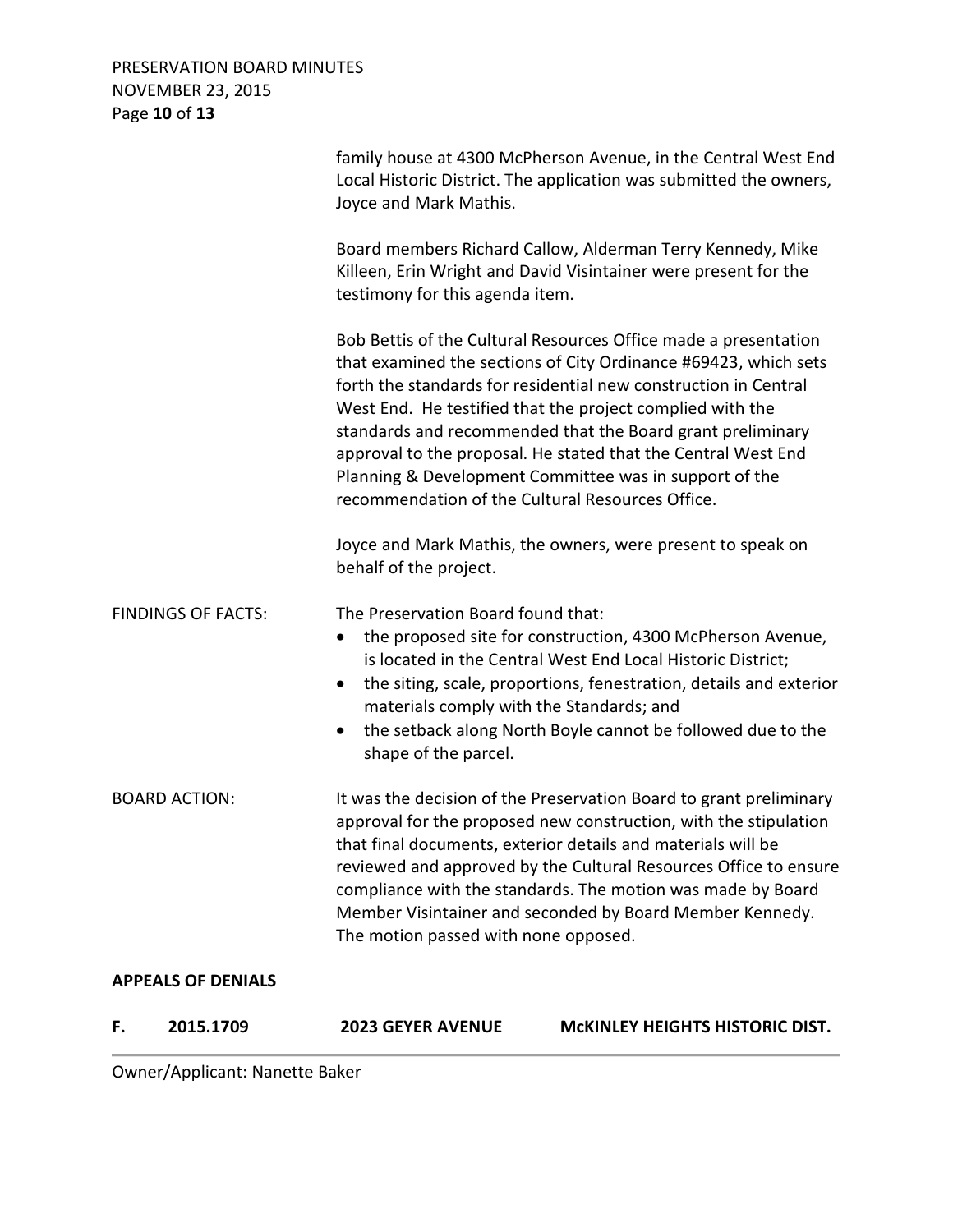PRESERVATION BOARD MINUTES NOVEMBER 23, 2015 Page **11** of **13**

| <b>RESIDENTIAL PLAN:</b>  | Appeal of a denial of a building permit application to retain brick<br>painted yellow without a permit.                                                                                                                                                                                                                                                                                  |
|---------------------------|------------------------------------------------------------------------------------------------------------------------------------------------------------------------------------------------------------------------------------------------------------------------------------------------------------------------------------------------------------------------------------------|
| PROCEEDINGS:              | On November 23, 2015, the Preservation Board of the City of St.<br>Louis met, pursuant to Ordinance #64689 of the City Code, to<br>consider an appeal of the Director's Denial of a building permit<br>application to retain paint on a previously unpainted brick<br>building, at 2023 Geyer Avenue in the McKinley Heights Local<br>Historic District. The owner submitted the appeal. |
|                           | Board members Richard Callow, Erin Wright, Mike Killeen, David<br>Visintainer, and Alderman Terry Kennedy were present for the<br>testimony for this agenda item.                                                                                                                                                                                                                        |
|                           | Bob Bettis of the Cultural Resources Office made a presentation<br>that examined the sections of City Ordinance #67901, which sets<br>forth the standards for residential rehabilitation in the McKinley<br>Heights Local Historic District. He testified that the project was<br>not in compliance as painting of unpainted masonry is not allowed<br>under the Standards.              |
|                           | Mr. Bettis entered into the record certified copies of Ordinances<br>#64689, as revised by #64925, and #67901; the Board agenda and<br>the PowerPoint presentation for 2023 Geyer Av.; and the building<br>permit application.                                                                                                                                                           |
|                           | Nanette Baker, the owner, testified on her own behalf, stating<br>that she wanted to keep the new paint as it unifies the two<br>buildings into one cohesive unit, and it would cause an economic<br>hardship to have to repaint the building red.                                                                                                                                       |
|                           | Alderman Jack Coatar, representing himself and the McKinley<br>Heights Neighborhood Association, testified in support of the<br>applicant.                                                                                                                                                                                                                                               |
| <b>FINDINGS OF FACTS:</b> | The Preservation Board found that:<br>2023 Geyer Avenue is located in the McKinley Heights Local<br>Historic District;<br>the two houses are combined. The house on the west which<br>was painted yellow prior to purchase; and<br>the unpainted portion of the property was painted without a                                                                                           |
|                           | permit.                                                                                                                                                                                                                                                                                                                                                                                  |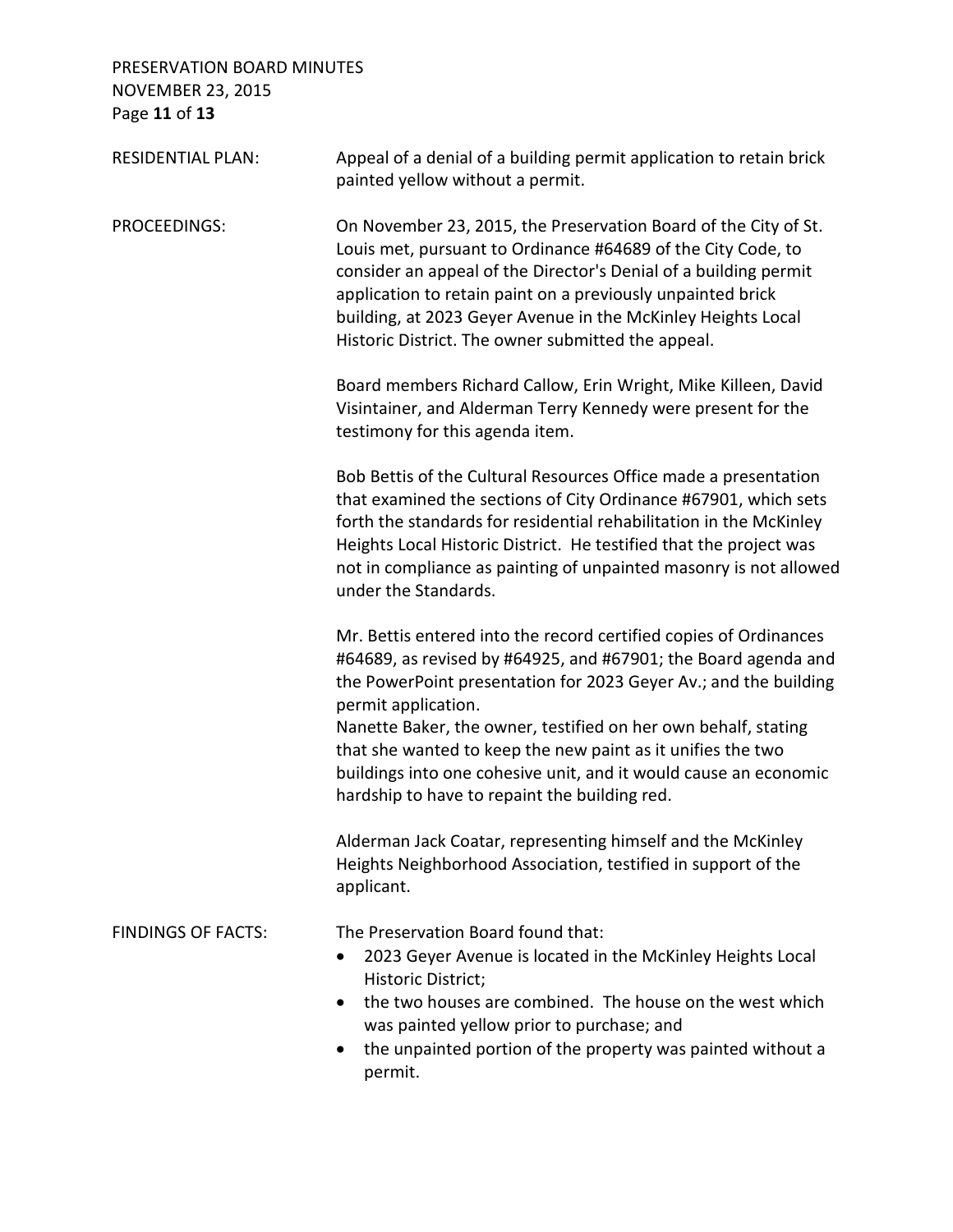PRESERVATION BOARD MINUTES NOVEMBER 23, 2015 Page **12** of **13**

BOARD ACTION: It was the decision of the Preservation Board to overturn the Director's Denial of the building permit application due to the economic hardship of repainting the house red and the fact that the painting of the smaller building unifies the two houses that are used as a single unit. The motion was made by Board Member Terry Kennedy and seconded by Board Member Killeen. The motion passed three to one with Board Member Visintainer voting against.

#### **G. 2015.1792 4615 PERSHING PLACE CENTRAL WEST END HISTORIC DIST.**

Owner/Applicant: William and Janice C. Forsyth

| <b>RESIDENTIAL PLAN:</b> | Appeal of a denial of a building permit application to install<br>a retaining wall and landscaping.                                                                                                                                                                                                                                                                                                                                                   |
|--------------------------|-------------------------------------------------------------------------------------------------------------------------------------------------------------------------------------------------------------------------------------------------------------------------------------------------------------------------------------------------------------------------------------------------------------------------------------------------------|
| <b>PROCEEDINGS:</b>      | On November 23, 2015, the Preservation Board of the City of St.<br>Louis met, pursuant to Ordinance #64689 of the City Code, to<br>consider an appeal of the Director's Denial of a building permit<br>application to construct a retaining wall, at 4615 Pershing Place in<br>the Central West End Local Historic District. The contractor<br>submitted the appeal.                                                                                  |
|                          | Board members Richard Callow, Alderman Terry Kennedy, Erin<br>Wright, Mike Killeen and David Visintainer, and were present for<br>the testimony for this agenda item.                                                                                                                                                                                                                                                                                 |
|                          | Bob Bettis of the Cultural Resources Office made a presentation<br>that examined the sections of City Ordinance #69423, which sets<br>forth the standards for residential property rehabilitation in<br>the Central West End Local Historic District. He testified that the<br>project was not in compliance as the introduction of a new<br>retaining wall is prohibited under the Standards.                                                        |
|                          | Mr. Bettis entered into the record certified copies of Ordinances<br>#64689, as revised by #64925, and #69423; the Board agenda and<br>the PowerPoint presentation for 4615 Pershing Place. A letter<br>from the Central West End Association Planning and Development<br>Committee in support of the Director's denial was submitted into<br>the record as well as letters from Patti Teper and Jane Burton in<br>support of staff's recommendation. |